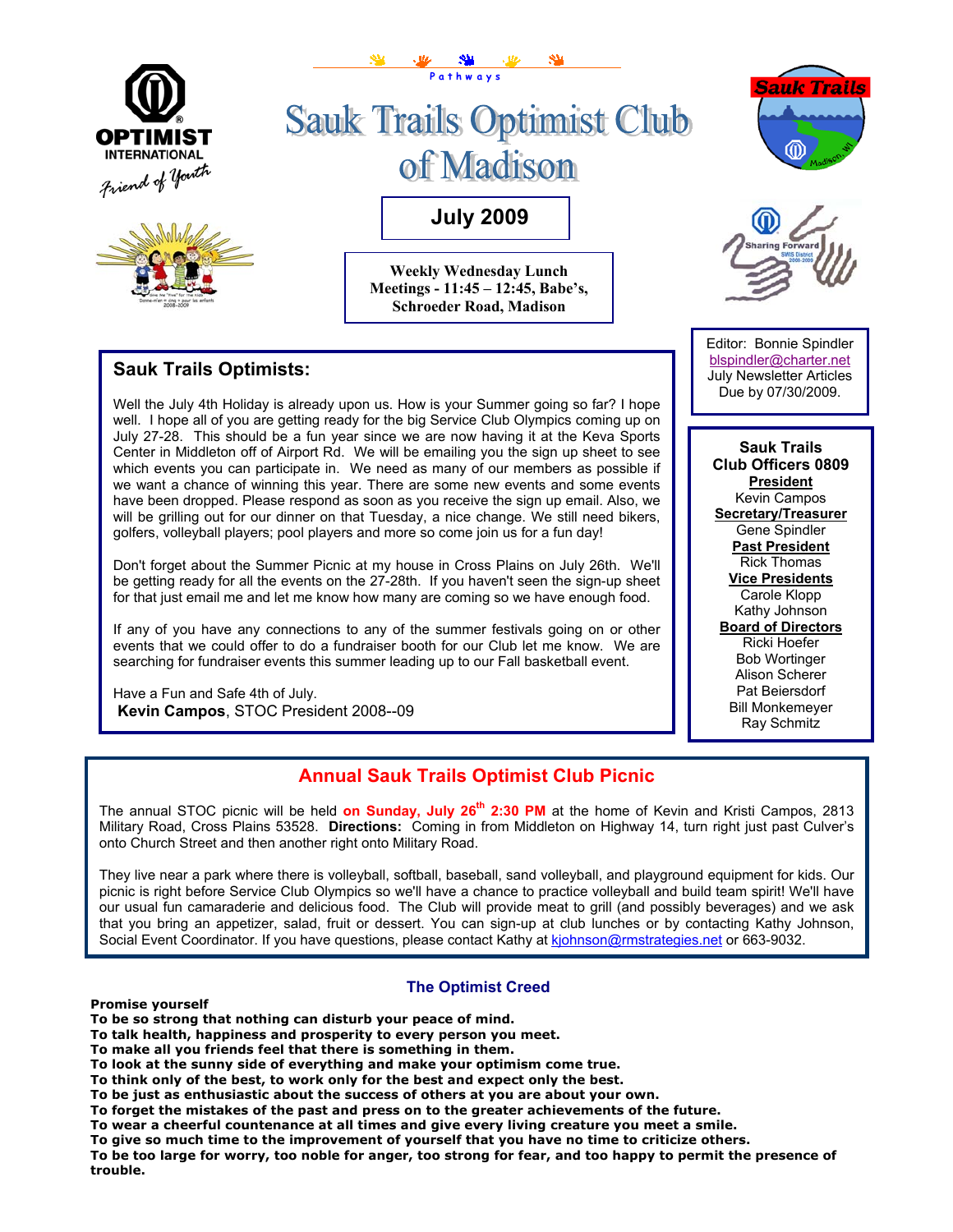#### **Sauk Trails Optimist Club – STOC Board Meeting Good Shepherd Lutheran Church, June 2nd, 2009**

**Members in Attendance**: President: Kevin Campos, Board Members: Ricki Hoefer, Alison Scherer, Carole Klopp; Secretary/Treasurer: Gene Spindler, Past President: Rick Thomas. Not attending: Bob Wortinger, Ray Schmitz Pat Beiersdorf, Bill Monkemeyer Kathy Johnson

Kevin Campos called the meeting to order at 4:53 pm.

The Financial Report through May 31, 2009 was presented to the Board. The Board discussed the information provided. A motion was made (Alison Scherer), seconded (Carole Klopp) to accept the financial report as presented.

Kevin Campos gave the President's report. There was discussion on deleting members as requested by the member. A motion was made (Carole Klopp), seconded (Alison Scherer) and passed to drop Dan Gibson as a member. There was discussion on letters being sent to businesses located in the Sauk Trails Business Park. Ricki has letters for mailing. The letters will be signed by President Kevin Campos and mailed to selected businesses asking for the business to designate an employee of theirs to become a member of the Sauk Trails Optimist Club. The sign up for Service Club Olympics was discussed and it was decided to sign up last year's participants for the same events that they were in last year. If the member is unable to participate this year, they need to let Rick Thomas know that they are not available for SCO 2009.

On Committee updates the Board discussed having a half-day planning meeting for the Board. This will be discussed further at a future meeting to determine possible locations and times for such a meeting. Kevin reported that he and Greg Hermus had met with Champion Style Athletics on the Basketball Fundraiser. Date is yet to be determined and will include events for both boys and girls. The Board also discussed partnering with Champion Style Athletics on Events. Further discussion will follow on this subject. A summer picnic is scheduled on July 26<sup>th</sup> at Kevin Campos's home in Cross Plains.

Kevin reported that we had received a request from Wisconsin Leadership Seminars (WILS) to sponsor an area student to their 3-day Leadership Seminar scheduled for June 2009. Our club has provided support for this program in past years. A motion was made (Carole Klopp), seconded (Rick Thomas) and passed to provide \$175 to support a student to attend this seminar. The Board also discussed sponsoring someone to attend Ron Dayne's upcoming Football Camp. A motion was made (Carole Klopp), seconded (Gene Spindler) and passed to provide a \$185 sponsorship.

A motion was made (Carole Klopp), seconded (Rick Thomas) and passed to adjourn, at 5:45. The date, time and location for the next Board Meeting **is set for 4:45 on July 7th at Good Shepherd Lutheran Church.** 

**Gene Spindler,** Secretary/Treasurer 2008-2009

#### **SWIS 0809 Conferences**<br><sup>4th</sup> Qtr Aug 7<sup>th</sup> - 8<sup>th</sup> Monroe Aug  $7^{th} - 8^{th}$  Monroe *(STOC should have optimists at each conference to acquire information)*

**FUTURE 2009 – 1010 CONFERENCES SCHEDULED**  October 24, 2009 Platteville Convention Center February 6, 2010 UW-Whitewater May 8, 2010 Wisconsin Dells Kalahari August 14, 2010 Pewaukee Radisson Inn

#### **SUMMER 2009 SPEAKER SCHEDULE**

| Date                           | <b>Speaker</b>          | <b>Topic</b>             | <b>Babes Noon Lunch</b>         |
|--------------------------------|-------------------------|--------------------------|---------------------------------|
| July 1st                       | Dave Miller             | Middleton Outreach       | <b>BLT</b> or Cajun Fried       |
|                                |                         |                          | Chicken Salad                   |
| July 15th                      | Haywood Simmons, Or     | <b>Sports Activities</b> | Fish Sandwich or 1/2 Cobb       |
|                                | Amanda Flickinger       |                          | Salad                           |
| August 5th                     | TBA                     | TBA                      | Rueben or 1/2 Caesar Salad      |
| August 19th                    | Sauk Prairie Forensics  | <b>Students Speaking</b> | Turkey & Swiss or $\frac{1}{2}$ |
|                                | Team/Student speakers   |                          | Raspberry Chicken Salad         |
| August 22 <sup>nd</sup> , Sat. | <b>COMEDY of ERRORS</b> | <b>APT PLAYHOUSE</b>     |                                 |
| September 2nd                  | TBA                     |                          | Chicken Breast Sandwich or      |
|                                |                         |                          | Beef Taco Salad                 |
| September 9 th                 | TBA                     |                          | 1/2 Club Sandwich or Chicken    |
|                                |                         |                          | Taco Salad                      |
| September 16th                 | TBA                     |                          | 1/2 French Dip or Cajun Fried   |
|                                |                         |                          | Chicken Salad                   |
| September 23 rd                | TBA                     |                          | Chicken Pita or Beef Taco       |
|                                |                         |                          | Salad                           |
| September 30th                 | NOON CANCELLED, EVENING |                          |                                 |
|                                | ANNUAL DINNER BANOUET   |                          |                                 |